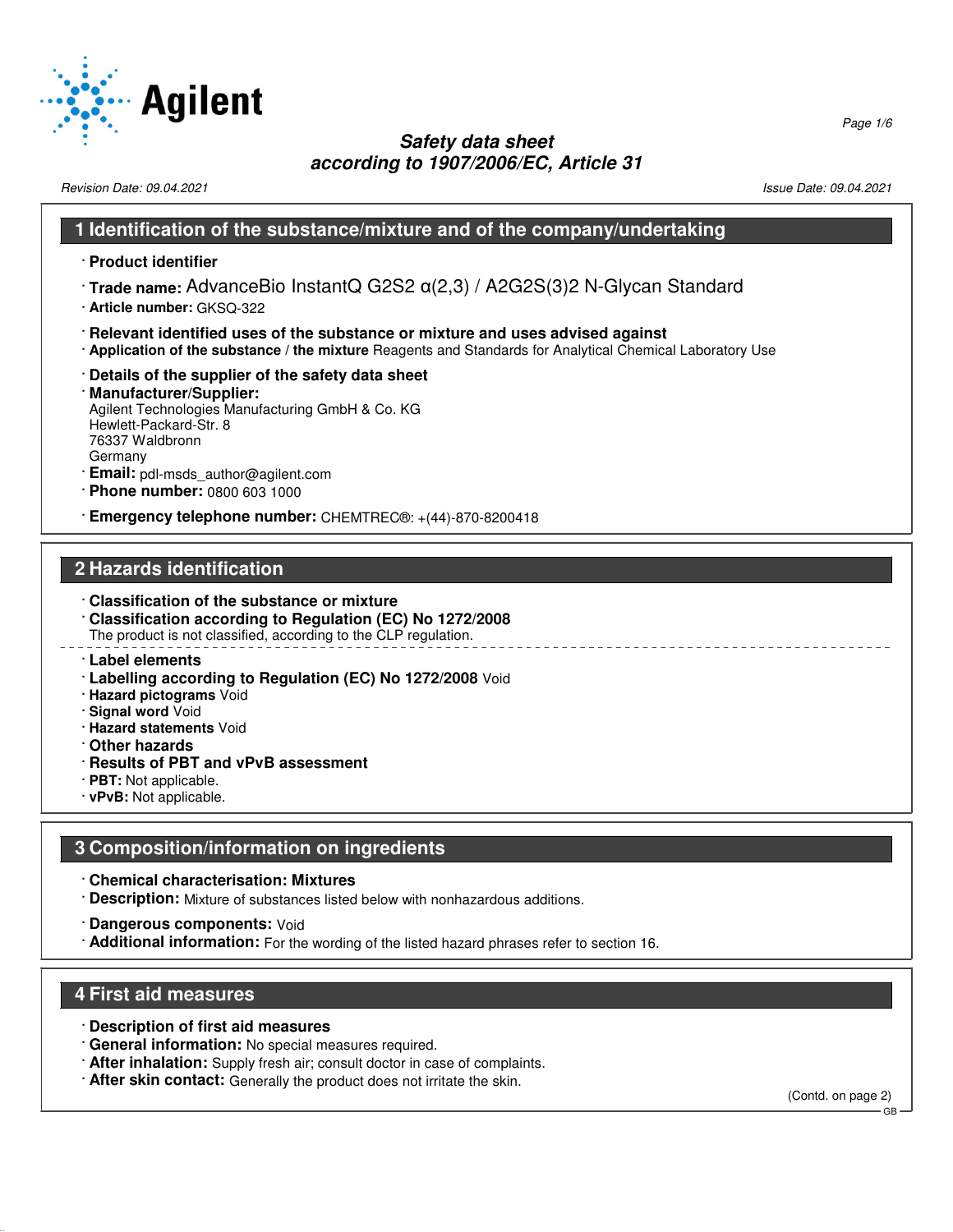Revision Date: 09.04.2021 Issue Date: 09.04.2021

**Trade name:** AdvanceBio InstantQ G2S2 α(2,3) / A2G2S(3)2 N-Glycan Standard

(Contd. of page 1)

- · **After eye contact:** Rinse opened eye for several minutes under running water.
- · **After swallowing:** If symptoms persist consult doctor.

· **Information for doctor:**

- · **Most important symptoms and effects, both acute and delayed** Cyanosis
- · **Indication of any immediate medical attention and special treatment needed** No further relevant information available.

### **5 Firefighting measures**

- · **Extinguishing media**
- · **Suitable extinguishing agents:** Use fire extinguishing methods suitable to surrounding conditions.
- · **Special hazards arising from the substance or mixture** No further relevant information available.
- · **Advice for firefighters**
- · **Protective equipment:** No special measures required.

### **6 Accidental release measures**

- · **Personal precautions, protective equipment and emergency procedures** Wear protective gloves / eye protection / face protection.
- · **Environmental precautions:** Do not allow to enter sewers/ surface or ground water.
- · **Methods and material for containment and cleaning up:** Pick up mechanically.

#### **Reference to other sections**

See Section 7 for information on safe handling.

See Section 8 for information on personal protection equipment.

See Section 13 for disposal information.

### **7 Handling and storage**

- · **Handling:**
- · **Precautions for safe handling** Wear protective gloves / eye protection / face protection.
- · **Information about fire and explosion protection:** No special measures required.
- · **Conditions for safe storage, including any incompatibilities**
- · **Storage:**

52.0.1.1

- · **Requirements to be met by storerooms and receptacles:** No special requirements.
- · **Information about storage in one common storage facility:** Not required.
- · **Further information about storage conditions:** None.
- · **Specific end use(s)** No further relevant information available.

### **8 Exposure controls/personal protection**

- · **Additional information about design of technical facilities:** No further data; see item 7.
- · **Control parameters**
- · **Ingredients with limit values that require monitoring at the workplace:**
- The product does not contain any relevant quantities of materials with critical values that have to be monitored at the workplace.
- · **Additional information:** The lists valid during the making were used as basis.

(Contd. on page 3) GB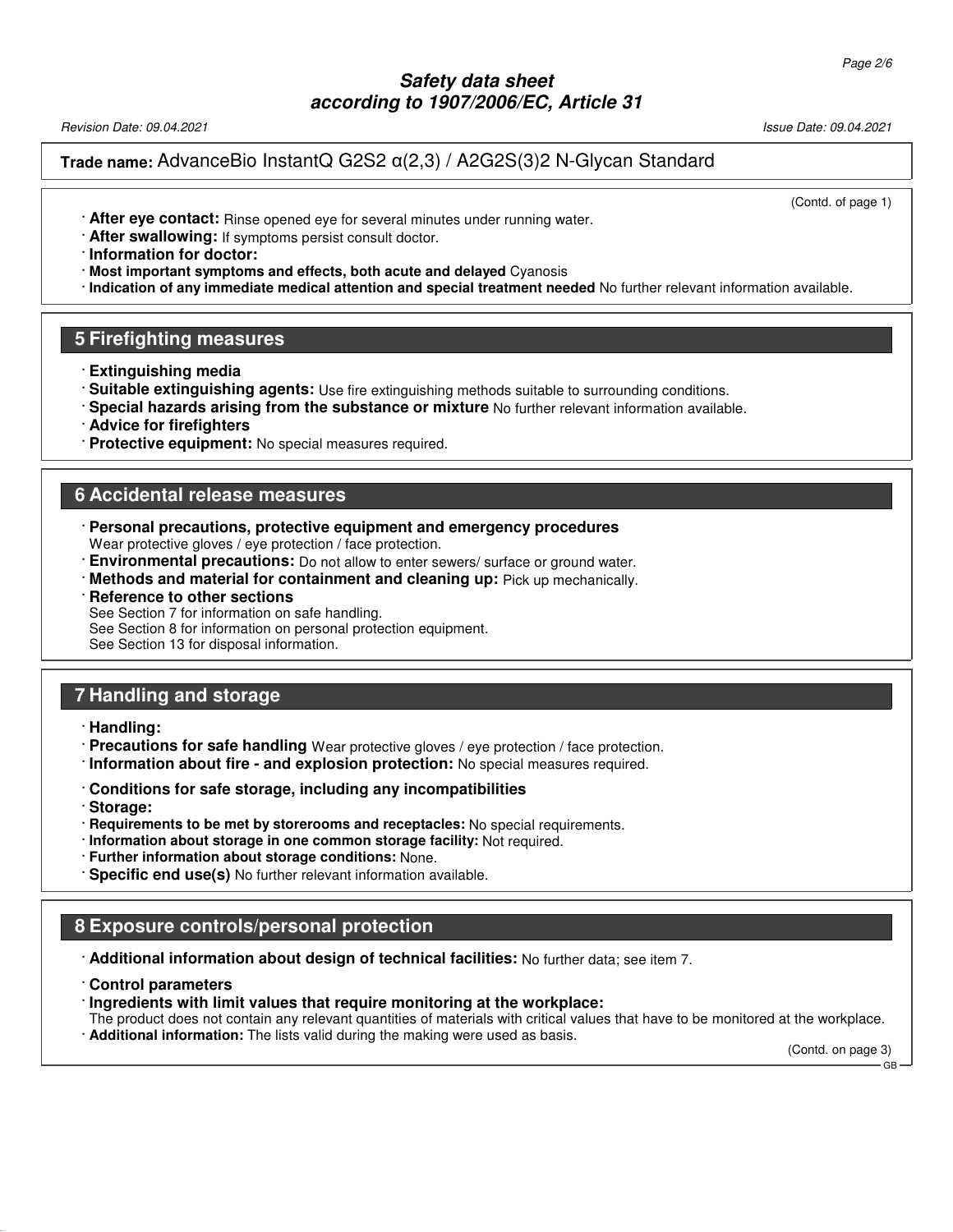Revision Date: 09.04.2021 2021 2021 20:04.2021 20:04.2021 20:04.2021 20:04.2021 20:04.2021

### **Trade name:** AdvanceBio InstantQ G2S2 α(2,3) / A2G2S(3)2 N-Glycan Standard

(Contd. of page 2)

#### · **Exposure controls**

- · **Personal protective equipment:**
- · **General protective and hygienic measures:**
- The usual precautionary measures are to be adhered to when handling chemicals.
- · **Respiratory protection:** Not required.
- · **Protection of hands:**

52.0.1.1

The glove material has to be impermeable and resistant to the product/ the substance/ the preparation.

Selection of the glove material on consideration of the penetration times, rates of diffusion and the degradation

- · **Material of gloves** Wear suitable gloves.
- · **Penetration time of glove material**

The exact break through time has to be found out by the manufacturer of the protective gloves and has to be observed. · **Eye protection:** Wear eye protection / face protection.

### **9 Physical and chemical properties**

| Information on basic physical and chemical properties     |                                               |  |
|-----------------------------------------------------------|-----------------------------------------------|--|
| <b>General Information</b>                                |                                               |  |
| · Appearance:<br>Form:                                    | Powder                                        |  |
| Colour:                                                   | Beige                                         |  |
| · Odour:                                                  | Odourless                                     |  |
| Odour threshold:                                          | Not determined.                               |  |
| · pH-value:                                               | Not applicable.                               |  |
| Change in condition                                       |                                               |  |
| Melting point/freezing point:                             | Undetermined.                                 |  |
| Initial boiling point and boiling range:                  | Undetermined.                                 |  |
| · Flash point:                                            | Not applicable.                               |  |
| · Flammability (solid, gas):                              | Not determined.                               |  |
| · Decomposition temperature:                              | Not determined.                               |  |
| : Auto-ignition temperature:                              | Product is not selfigniting.                  |  |
| <b>Explosive properties:</b>                              | Product does not present an explosion hazard. |  |
| <b>Explosion limits:</b>                                  |                                               |  |
| Lower:                                                    | Not determined.                               |  |
| Upper:                                                    | Not determined.                               |  |
| Vapour pressure:                                          | Not applicable.                               |  |
| · Density:                                                | Not determined.                               |  |
| · Relative density                                        | Not determined.                               |  |
| · Vapour density                                          | Not applicable.                               |  |
| · Evaporation rate                                        | Not applicable.                               |  |
| Solubility in / Miscibility with                          |                                               |  |
| water:                                                    | Soluble.                                      |  |
| · Partition coefficient: n-octanol/water: Not determined. |                                               |  |
| Viscosity:                                                |                                               |  |
| Dynamic:                                                  | Not applicable.                               |  |
|                                                           | (Contd. on page 4)                            |  |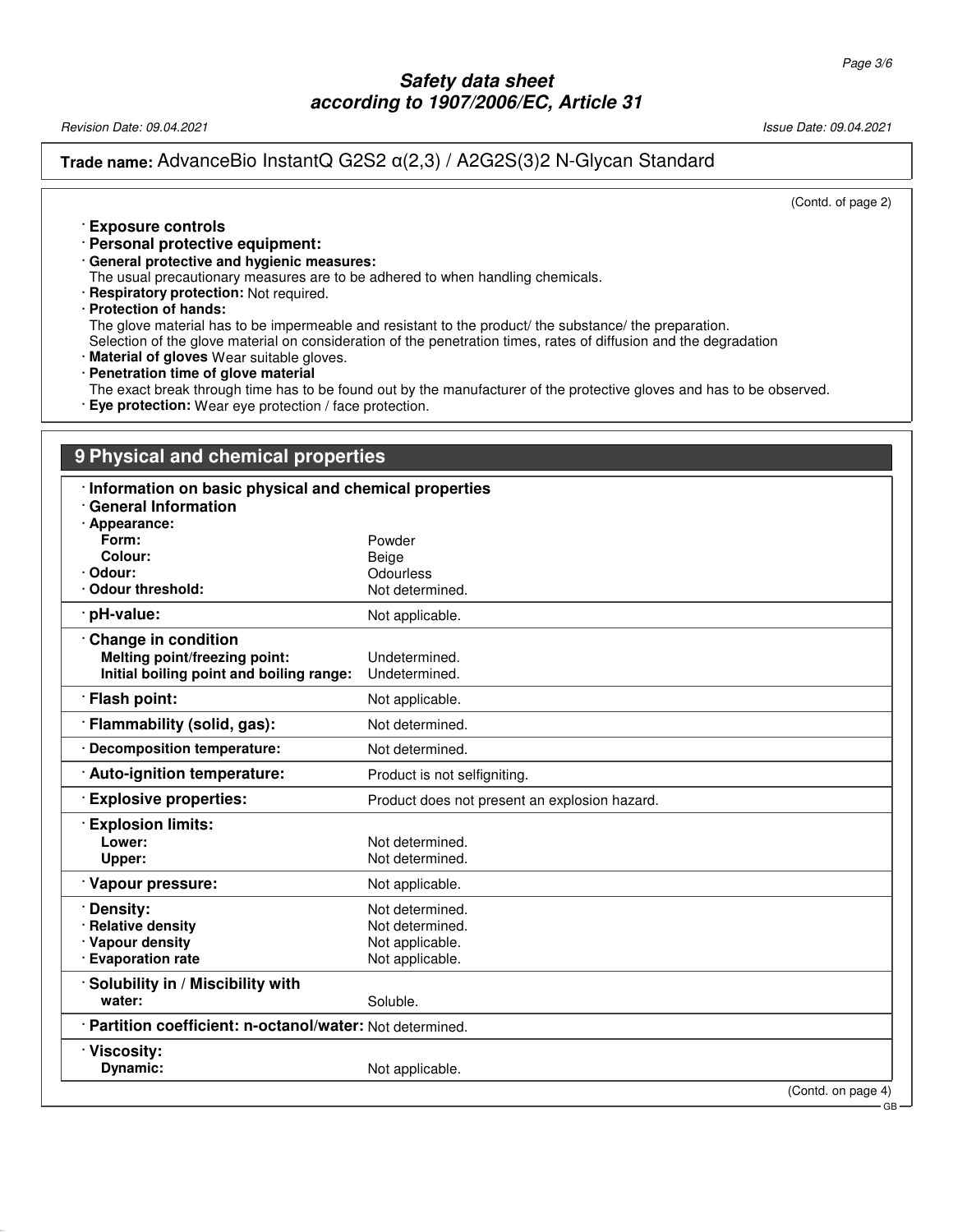Revision Date: 09.04.2021 2012 12:00:00 12:00 12:00 12:00 12:00 12:00 12:00 12:00 12:00 13:00 13:00 13:00 13:00 13:00 13:00 13:00 13:00 13:00 13:00 13:00 13:00 13:00 13:00 13:00 13:00 13:00 13:00 13:00 13:00 13:00 13:00 13

## **Trade name:** AdvanceBio InstantQ G2S2 α(2,3) / A2G2S(3)2 N-Glycan Standard

|                          |                                            | (Contd. of page 3) |
|--------------------------|--------------------------------------------|--------------------|
| Kinematic:               | Not applicable.                            |                    |
| <b>∴Solvent content:</b> |                                            |                    |
| Solids content:          | 100.0 $%$                                  |                    |
| Other information        | No further relevant information available. |                    |
|                          |                                            |                    |

### **10 Stability and reactivity**

- · **Reactivity** No further relevant information available.
- · **Chemical stability**
- · **Thermal decomposition / conditions to be avoided:** No decomposition if used according to specifications.
- · **Possibility of hazardous reactions** No dangerous reactions known.
- · **Conditions to avoid** No further relevant information available.
- · **Incompatible materials:** No further relevant information available.
- · **Hazardous decomposition products:** No dangerous decomposition products known.

### **11 Toxicological information**

- · **Information on toxicological effects**
- · **Acute toxicity** Based on available data, the classification criteria are not met.
- · **Primary irritant effect:**
- · **Skin corrosion/irritation** Based on available data, the classification criteria are not met.
- · **Serious eye damage/irritation** Based on available data, the classification criteria are not met.
- · **Respiratory or skin sensitisation** Based on available data, the classification criteria are not met.
- · **Additional toxicological information:**
- · **CMR effects (carcinogenity, mutagenicity and toxicity for reproduction)**
- · **Germ cell mutagenicity** Based on available data, the classification criteria are not met.
- · **Carcinogenicity** Based on available data, the classification criteria are not met.
- · **Reproductive toxicity** Based on available data, the classification criteria are not met.
- · **STOT-single exposure** Based on available data, the classification criteria are not met.
- · **STOT-repeated exposure** Based on available data, the classification criteria are not met.
- · **Aspiration hazard** Based on available data, the classification criteria are not met.

# **12 Ecological information**

· **Toxicity**

52.0.1.1

- · **Aquatic toxicity:** No further relevant information available.
- · **Persistence and degradability** No further relevant information available.
- · **Behaviour in environmental systems:**
- · **Bioaccumulative potential** No further relevant information available.
- · **Mobility in soil** No further relevant information available.
- · **Additional ecological information:**
- · **General notes:**
- Water hazard class 1 (German Regulation) (Self-assessment): slightly hazardous for water
- Do not allow undiluted product or large quantities of it to reach ground water, water course or sewage system.
- · **Results of PBT and vPvB assessment**
- · **PBT:** Not applicable.

(Contd. on page 5)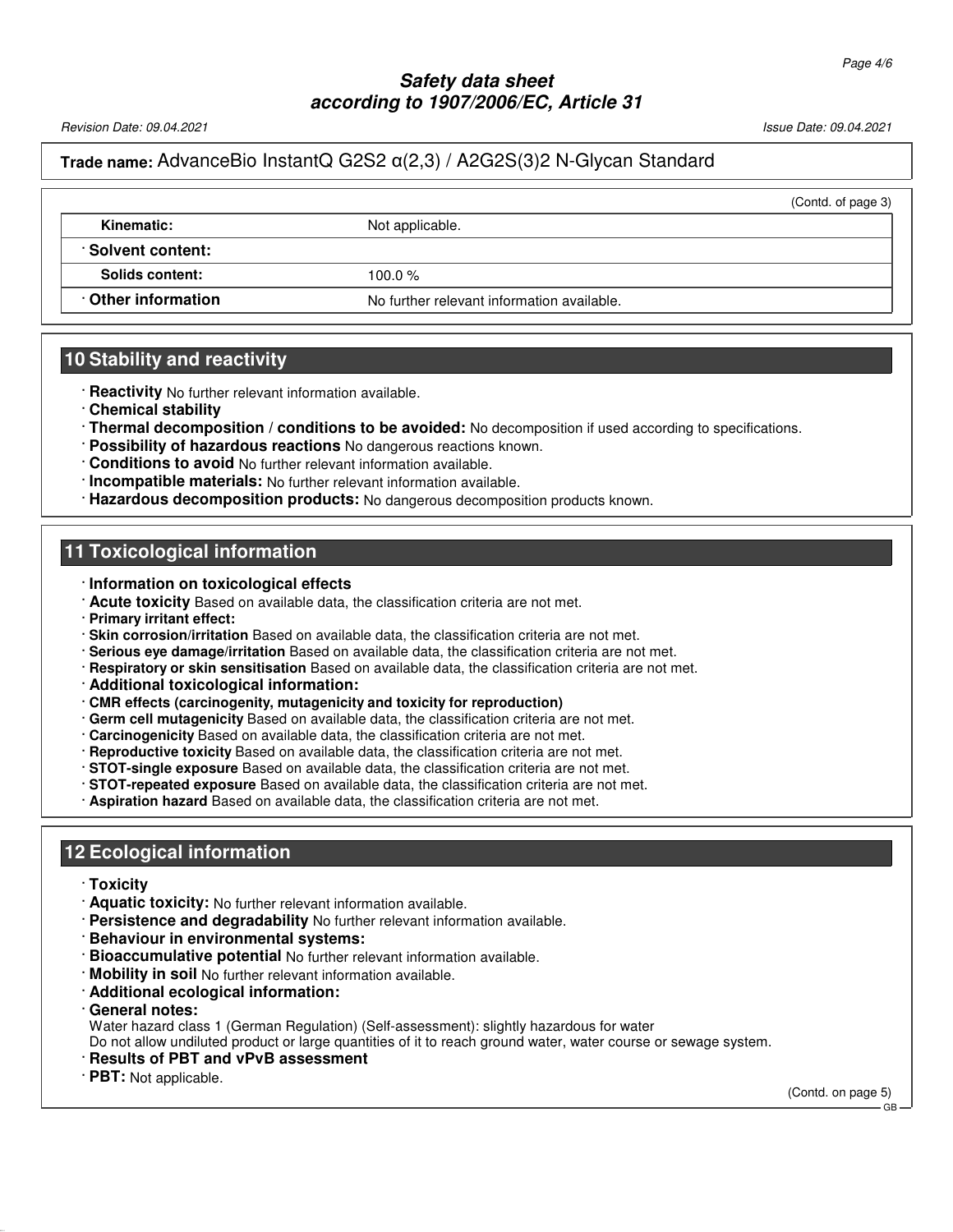Revision Date: 09.04.2021 2012 12:00:00 12:00 12:00 12:00 12:00 12:00 12:00 12:00 12:00 12:00 12:00 12:00 12:0

**Trade name:** AdvanceBio InstantQ G2S2 α(2,3) / A2G2S(3)2 N-Glycan Standard

(Contd. of page 4)

· **vPvB:** Not applicable.

· **Other adverse effects** No further relevant information available.

### **13 Disposal considerations**

· **Waste treatment methods**

· **Recommendation** Dispose of contents/container in accordance with local/regional/national/international regulations.

· **Uncleaned packaging:**

- · **Recommendation:** Disposal must be made according to official regulations.
- · **Recommended cleansing agents:** Water, if necessary together with cleansing agents.

| 14 Transport information                                                     |                 |  |
|------------------------------------------------------------------------------|-----------------|--|
| Not Regulated, De minimis Quantities                                         |                 |  |
| · UN-Number<br>· ADR, IMDG, IATA                                             | not regulated   |  |
| · UN proper shipping name<br>· ADR, IMDG, IATA                               | not regulated   |  |
| · Transport hazard class(es)                                                 |                 |  |
| · ADR, ADN, IMDG, IATA<br>· Class                                            | not regulated   |  |
| · Packing group<br>· ADR, IMDG, IATA                                         | not regulated   |  |
| · Environmental hazards:                                                     | Not applicable. |  |
| · Special precautions for user                                               | Not applicable. |  |
| Transport in bulk according to Annex II of Marpol and<br>the <b>IBC</b> Code | Not applicable. |  |
| · UN "Model Regulation":                                                     | not regulated   |  |

### **15 Regulatory information**

· **Safety, health and environmental regulations/legislation specific for the substance or mixture**

· **Directive 2012/18/EU**

52.0.1.1

· **Named dangerous substances - ANNEX I** None of the ingredients is listed.

· **DIRECTIVE 2011/65/EU on the restriction of the use of certain hazardous substances in electrical and electronic equipment – Annex II**

None of the ingredients is listed.

· **Chemical safety assessment:** A Chemical Safety Assessment has not been carried out.

(Contd. on page 6)

GB